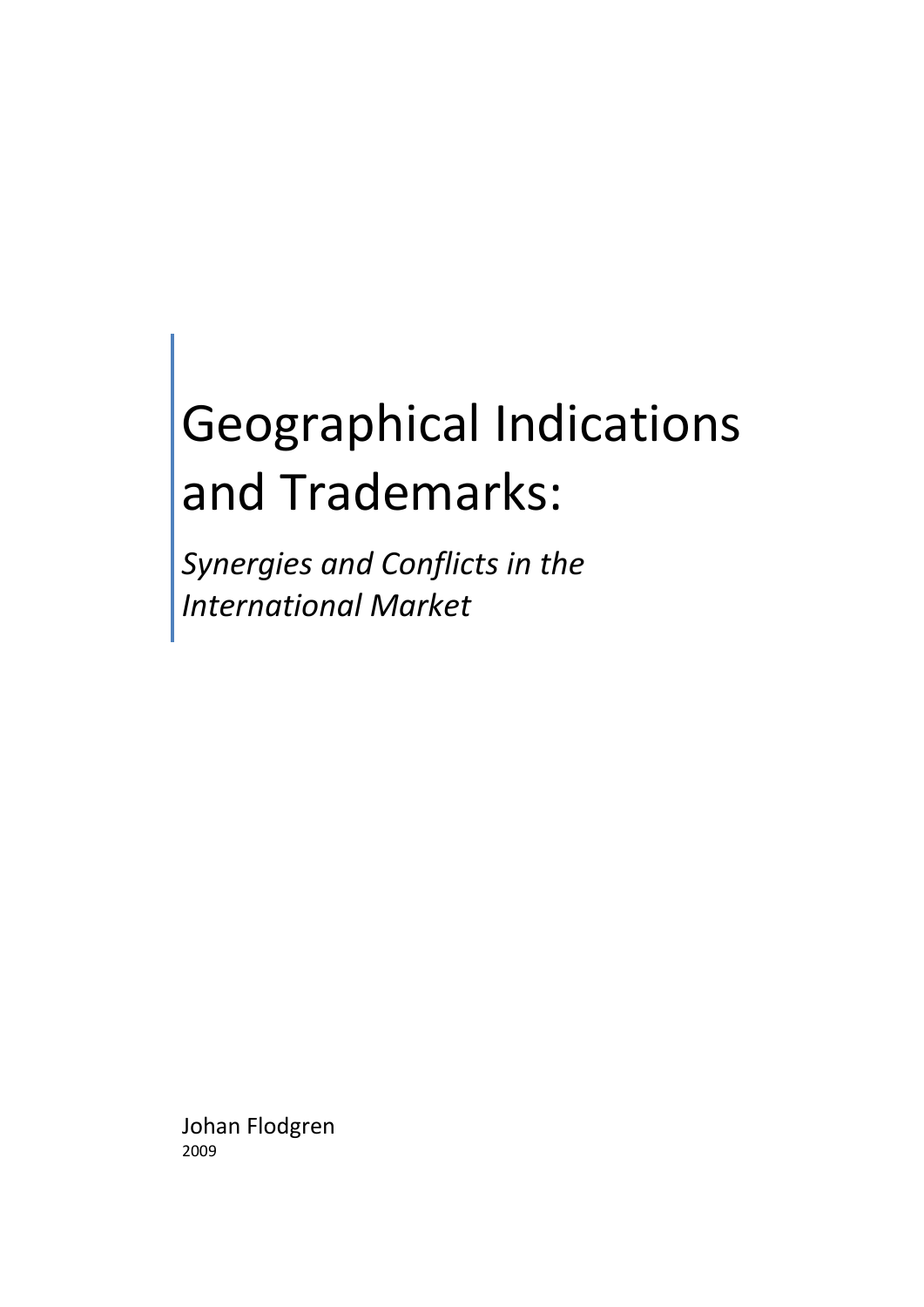# **Contents**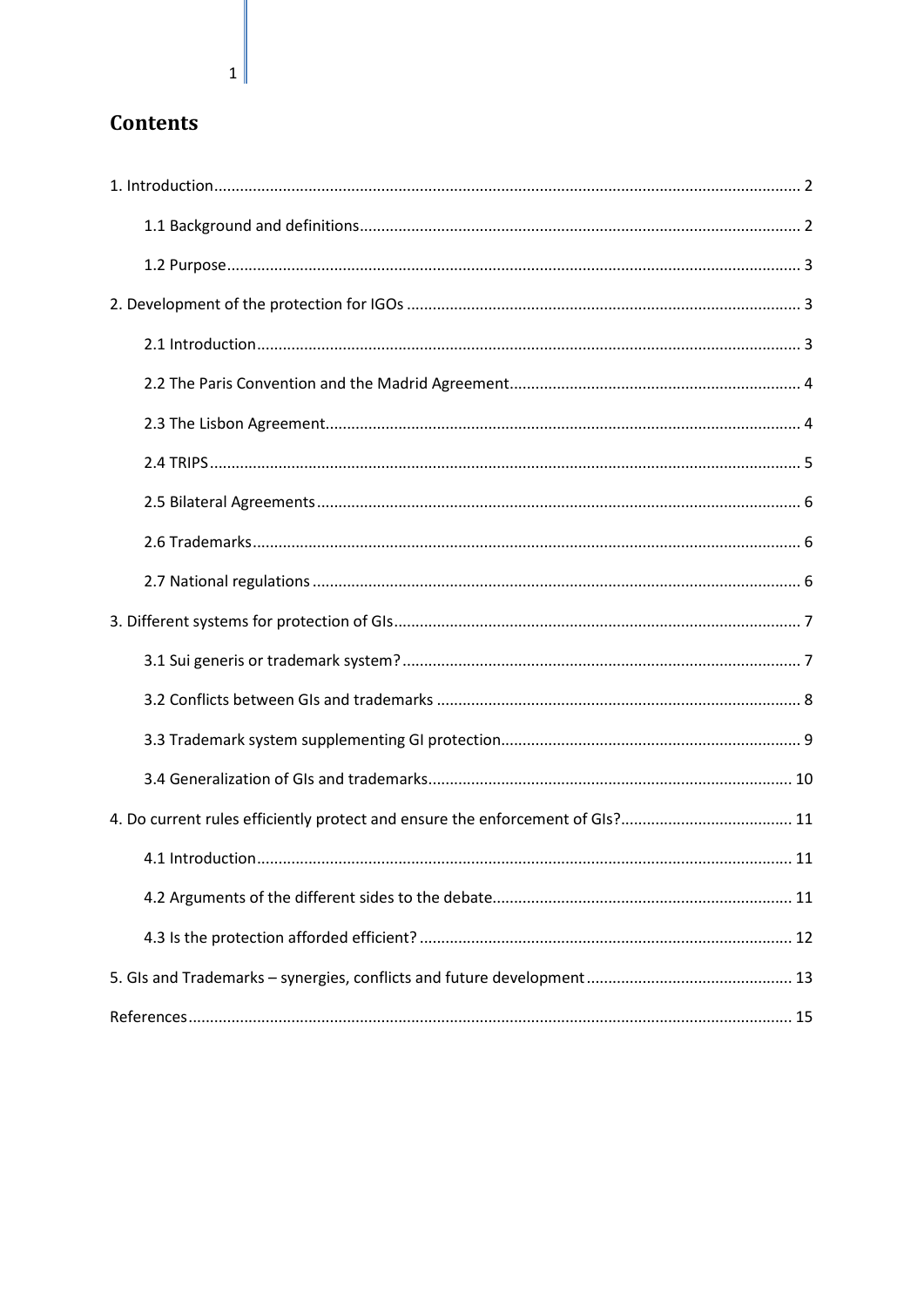# Geographical Indications and Trademarks: - *Synergies and Conflicts in the International Market*

By: Johan Flodgren\* ®

*"Champagne should be cold, dry and free"1* - The question is: where shall it come from?

## <span id="page-2-0"></span>**1. Introduction**

#### <span id="page-2-1"></span>**1.1 Background and definitions**

In today's increasingly competitive and transnational trading environment, products from all over the world are sold in domestic and foreign markets. These products need to be distinguished from one another in order to provide consumers with information about their (commercial) origin, quality etc. Various ways and methods with legal implications have been developed, for the purpose of distinguishing products from each other. This has also provided producers with tools to guard themselves from infringement, unfair competition, free-riding etc. Most likely, today, the product carries a *trademark*, distinguishing its commercial origin from that of other products. It may also be protected under *patent* regulations, if it contains a sophisticated enough invention. In addition, its *design* and *trade name* may be protected. These are examples of intellectual property measures intended to reassure consumers of the specific characteristics of the product in question, and to provide protection for individual producers.

Historically, trademarks became the chief way for producers to individualize themselves, distinguish their products from those of others, and secure economic revenue from exclusivity. However, as competition grew increasingly fierce and international, protection for trademarks turned out not to be enough; goods needed to be further distinguishable.<sup>2</sup>

This was where *indications of geographical origin*, such as *geographical indications* (GIs), demonstrated their importance. GIs are place names used to identify the origin and quality,

 $\overline{a}$ 

<sup>\*</sup>Student of Law, Lund University and University of California, Berkeley.

<sup>®</sup> A requirement for this essay is that it shall not exceed 5000 words. The total amount of words, in chapters 1 through 5, not counting footnotes, is precisely 5000.

 $1$  Quote: traditionally ascribed Winston Churchill.

 $2^{2}$  Blakeney, 2001, p 629 – 630.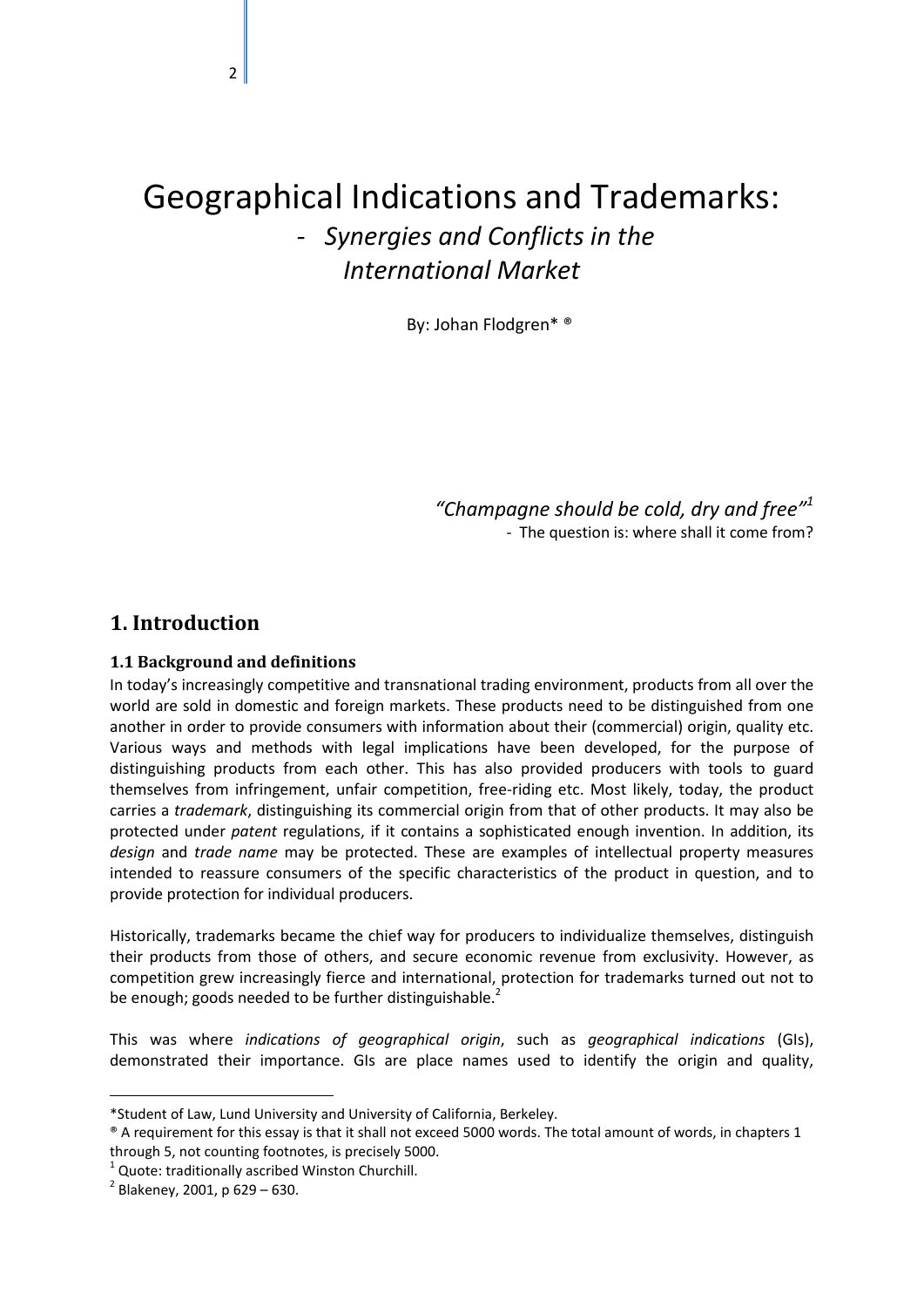reputation or other characteristics of products, for example "Champagne", "Tequila" or "Roquefort".<sup>3</sup> Thus, a GI has historically been, and still is today, a way to create value through exclusivity. In order to fully understand the discussion going on today about GIs it is important to recognize that, in addition to communicate geographical origin, a GI is also a legally protected instrument for creating value through the exclusivity for the producers of the good in question.

This essay uses the definition of GIs as given by the Agreement on Trade Related Aspects of Intellectual Property Rights (TRIPS), Art 22(1).<sup>4</sup> By being able to label goods in yet another unique way, producers communicate to consumers that the good in question has certain valuable features. "GIs – like trademarks – are intrinsically associated with the buying and selling of goods". The system of protection through distinguishing marks laid the foundation for what today is a system for the protection of indications of geographical origin.

The term *indications of geographical origin* (IGOs) is here used as an umbrella term for several different relevant denotations, namely *indications of source, appellations of origin* and *geographical indications*. IGOs are commonly afforded rights, and can as such be used simultaneously by many producers. Conversely, no producer fulfilling the requirements related to the IGO can be denied using it. This separates IGOs from other intellectual property rights (IPRs), which generally convey individual (monopoly) rights to a single rightholder. However, IGOs and trademarks resemble in that, that they convey rights to prevent unauthorized producers from labeling their goods with identical, or confusingly similar, IGOs or trademarks.

#### <span id="page-3-0"></span>**1.2 Purpose**

This essay analyzes the relationship between GIs and trademarks, focusing on the synergies and conflicts that arise in the international market due to their similarities and differences. In addition, the purpose is to contribute to the current discussion regarding the need for an efficient GI protection scheme.

# <span id="page-3-1"></span>**2. Development of the protection for IGOs**

#### <span id="page-3-2"></span>**2.1 Introduction**

People have since early times appreciated that not all goods of the same type are equivalent in terms of quality. In ancient Greece, a particular wine from a certain region was more in demand than other wine, because people appreciated its superior quality. This wine had unique characteristics based on its origin, something that is referred to today as *terroir.*<sup>6</sup> Consequently, it sold at a higher price.7

 $3$  http://www.wto.org/english/tratop\_e/trips\_e/gi\_e.htm, last visited 2009-03-06.<br> $4$  TRIPS Art 22(1) states that "[g]eographical indications are, for the purposes of this Agreement, indications which identify a good as originating in the territory of a Member, or a region or locality in that territory, where a given quality, reputation or other characteristic of the good is essentially attributable to its geographical origin." TRIPS constitutes Annex 1C of the WTO Agreement, signed at the Marrakesh ministerial meeting, in 1994.

 $<sup>5</sup>$  Rangnekar, 2004, p 8.</sup>

 $6$  "Terroir" is a French word, attributing the features and characteristics of the wine to the "[...] soil, weather conditions and farming techniques" in which the grapes were cultivated. These elements collectively contribute to the specific features of the final product, in terms of its taste etc. *See* http://en.wikipedia.org/wiki/Terroir, last visited on 2009-02-12. It has also been proposed that the notion of *terroir* is the very base for all "appellation laws" as such, *see* Hughes, 2006, p 301.

 $<sup>7</sup>$  EU, 2003, p 3.</sup>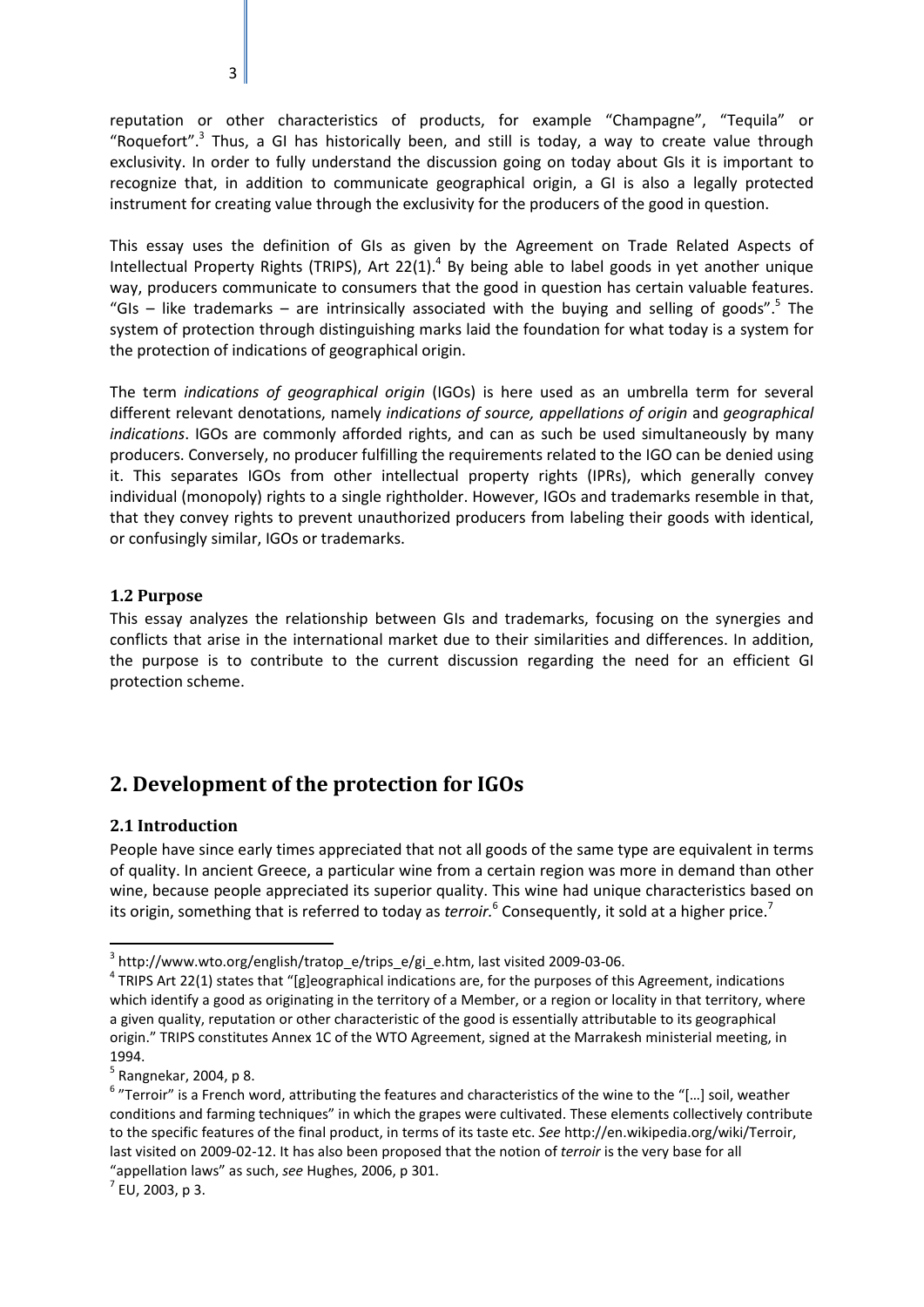People distinguished this wine from other types by its markings, indicating its particular geographical origin. It has since been recognized that other goods than wine can possess certain features due to origin and several international instruments provide means to distinguish such goods from other goods, lacking this origin and these features.

#### <span id="page-4-0"></span>**2.2 The Paris Convention and the Madrid Agreement**

The first international legal framework to grant protection for indicators of geographical origin on goods was the Paris Convention.8 It affords protection for *indications of source* as well as for *appellations of origin*, when such indicators are used on goods. However, the Paris Convention does not stipulate any particular requirements as to "quality, characteristic or reputation of the identified product", in which aspect it differs from some more recently adopted legal frameworks. <sup>9</sup> Rather, the requirements for protection under the Paris Convention are fulfilled already when the goods are labeled "made in..."<sup>10</sup>, or in some other way convey to consumers "the notion that the goods bearing the indication originate in that country or place".<sup>11</sup> Hence, the Paris Convention is mainly focused on the actual geographical *source* or *origin* of the product, rather than certain features of it. If "false" indications are used on goods, the Paris Convention stipulates applicable remedies.

The concept of indications of source is also used in the Madrid Agreement for the Repression of False or Deceptive Indications of Source of Goods, of 1891 (the Madrid Agreement). It was the first multilateral legal instrument to address the issue of "deceptive indications of source", thus expanding the scope of protection already provided for by the Paris Convention.<sup>12</sup> Deceptive indications are "literally true but nevertheless misleading"<sup>13</sup>, insofar that they refer correctly to a certain origin, but it is not the origin consumers think. This situation occurs when, for example, a certain name is used on two different places in two different countries – but functions as indication of source for goods from only one of these countries. If producers in the other country use the name as indication of source, the Madrid Agreement applies.

#### <span id="page-4-1"></span>**2.3 The Lisbon Agreement**

In 1958, the Lisbon Agreement was established.<sup>14</sup> This multilateral agreement deals with *appellations of origin*. It raises the requirements for protection from those in previously mentioned instruments, by stipulating that a product should be of certain "quality and characteristics […] due exclusively or essentially to the geographical environment" from which it originates. In addition, it is only "the geographical name of a country, region, or locality" that can serve as an appellation of origin.<sup>15</sup> Thus, the notion of appellations of origin applies to a smaller number of indicators than does indications of source. A result of the higher requirements in the Madrid Agreement is that all appellations of origin are indications of source, whereas not all indications of source are appellations of origin.

<sup>&</sup>lt;sup>8</sup> Paris Convention for the Protection of Industrial Property of March 20, 1883 (revised at later occasions).  $^{9}$  Addor & Grazioli, 2002, p 868.

<sup>10</sup> WIPO, 2000, p 6. *See* also http://origin.technomind.be/246.0.html, last visited 2009-02-16. 11 WIPO, 2004, p 258 at paragraph 5.136.

 $12$  EC, 2007, p 3-4.<br> $13$  WIPO, 2003b, p 11.

<sup>&</sup>lt;sup>14</sup> Lisbon Agreement for the Protection of Appellations of Origin and their International Registration of October 31, 1958 (revised at later occasions).

<sup>15</sup> Lisbon Agreement Art 2(1). Examples of appellations of origin include "Bordeaux", "Tequila" and "Jaffa". *See* WIPO, 2000, p 6.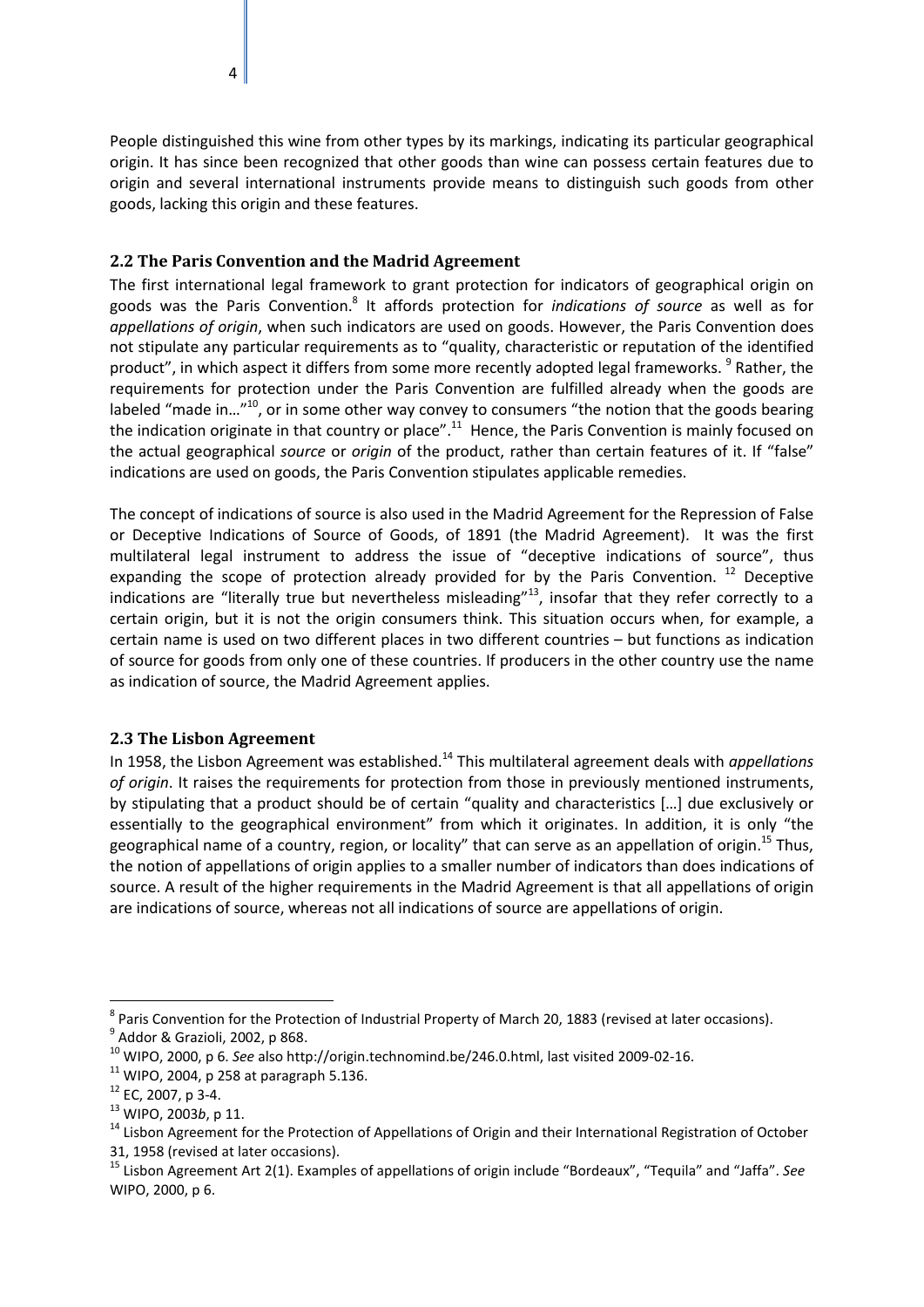#### **2.4 TRIPS**

5

<span id="page-5-0"></span>The most recent international agreement on IGOs is the Agreement on Trade-Related Aspects of Intellectual Property Rights, of 1994 (TRIPS). TRIPS, as part of the WTO Agreement, is binding on all WTO Member States. It is, in addition, the first international legal instrument in which the term *geographical indications* (GIs) appears.

TRIPS Art 22 frames the definition of GIs.<sup>16</sup> GIs indicate that a good carries a certain quality, reputation or other characteristics, which are *essentially* due to its origin. This means that "quality, reputation and other characteristics are each in their own right a sufficient but indispensable condition for the existence of a GI".<sup>17</sup> Being of significant value, WTO Member States shall arrange protection for GIs and save them from unfair competition and misleading practices.<sup>18</sup> However, such protective measures only come into effect if it is proved that illegitimate use of the GI has caused consumers to be misled. But by "corrective labels", consumers are informed of the true origin of the good, and are prevented from being misled. $^{19}$ 

TRIPS Art 23 refers exclusively to wine and spirits. Such goods are afforded a higher level of protection, in that all illegitimate use of the GI is prohibited. There is no requirement of consumers having to be misled.

GIs resemble appellations of origin, although the requirements of a GI are less strict. The good merely has to have a quality, reputation or other characteristics which essentially are due to its origin. This is an alleviation of the stricter requirement contained in the Lisbon Agreement, stating that a product's "quality *and* characteristics" must be "exclusively or essentially" due to the geographical environment from where it originates.20 Furthermore, *any sign* can constitute a GI according to TRIPS, not only geographical names as in the Lisbon Agreement.<sup>21</sup> It is further noted that TRIPS refers specifically to *goods,* which entails agricultural products such as food and wine, as well as other manufactured goods.<sup>22</sup> However, it is unanimously acknowledged that the definition of GIs in TRIPS does not include *services*. 23

The less strict requirements in TRIPS result in GI being a broader term than appellations of origin.<sup>24</sup> Since no particular quality or characteristics have to be presented (reputation is enough), and since any indication – not only place names – is enough, all GIs can be said to be appellations of origin, but not all appellations of origin are GIs.

 <sup>16</sup> *See supra,* footnote 4.

<sup>17</sup> Addor & Grazioli, 2002, p 869

<sup>&</sup>lt;sup>18</sup> TRIPS Art 22 protects "indications which identify a good as originating in the territory of a Member, or a region or locality in that territory, where a given quality, reputation or other characteristic of the good is essentially attributable to its geographical origin."

<sup>19</sup> For further discussion on *corrective labels*, see sections 3.2, 3.4 and 4.2.

<sup>&</sup>lt;sup>20</sup> Lisbon Agreement Art 2. Emphasis added.<br><sup>21</sup> EC, 2007, p 6. Within the EU, "Feta" is, allegedly, the most famous GI that does not refer to a specific geographical place. *See* http://ec.europa.eu/trade/issues/sectoral/intell\_property/argu\_en.htm, last visited 2009-03-05.

<sup>22</sup> Correa, 2002, p 10.

<sup>&</sup>lt;sup>23</sup> Rangnekar, 2002, p 16-17. This is the reason why TRIPS uses the term "good" and not "product".<br><sup>24</sup> This is true even though Art 22 TRIPS is based on the language in Art 2 of the Lisbon Agreement. *See* WIPO, 2000, p 6.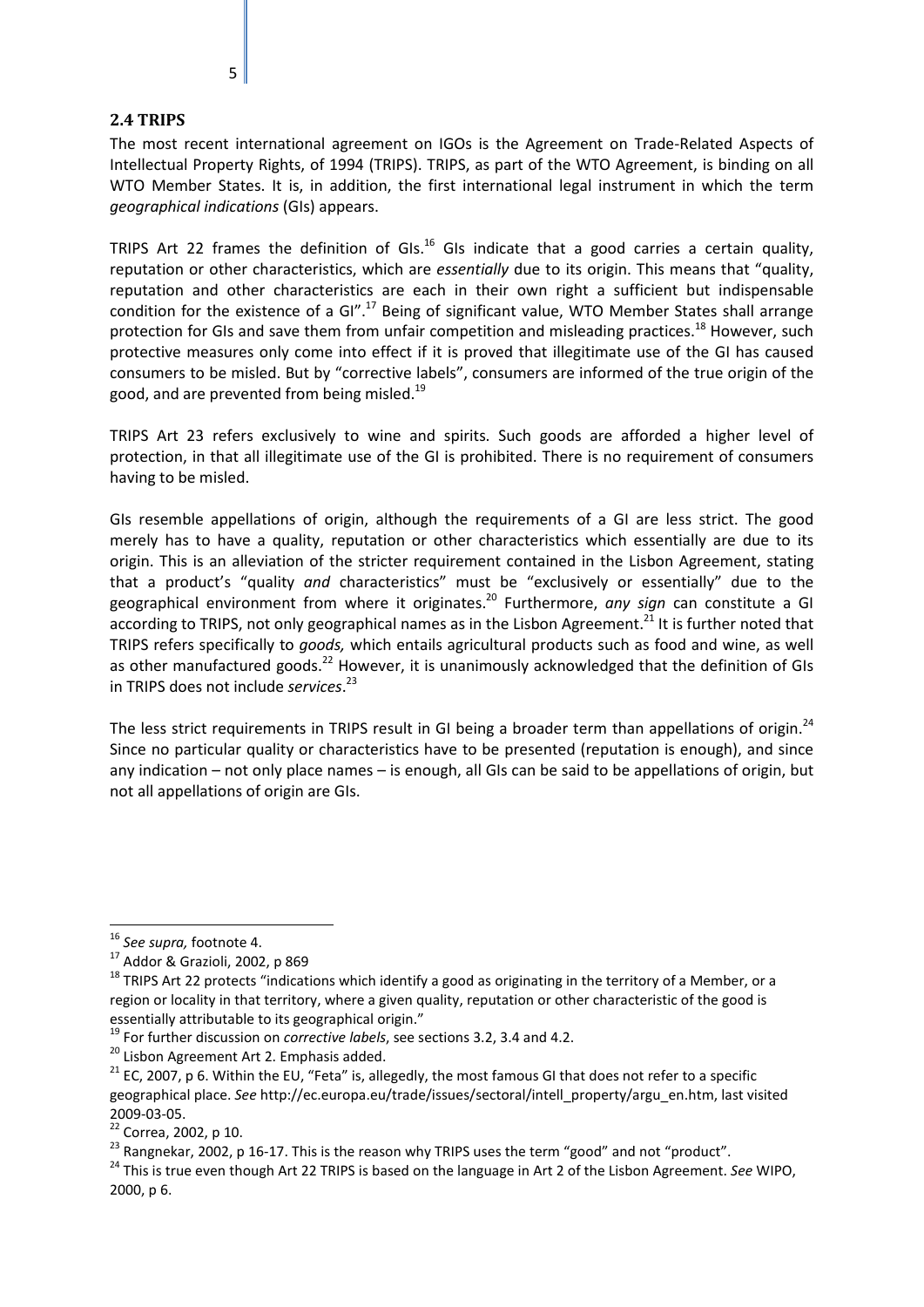#### **2.5 Bilateral Agreements**

<span id="page-6-0"></span>Various countries from all over the world have entered into bilateral agreements, for the protection of GIs.<sup>25</sup> Such agreements add to the existing set of rules on the handling of GIs, stipulated in other legislative instruments.<sup>26</sup>

#### <span id="page-6-1"></span>**2.6 Trademarks**

The purpose of a trademark is to indicate a commercial origin. Thus, they are in nature individual, and refer only to one producer. Trademarks are usually made up of words, numbers or names, or combinations thereof. The bottom-line is that they shall have a certain level of distinctiveness, meaning that they are "capable of distinguishing the goods or services of one undertaking from those of other undertakings".<sup>27</sup> A mark will not be deemed distinctive if the term itself is generic. Without the required level of distinctiveness, the mark is not considered eligible for protection as such. However, TRIPS acknowledges that marks can acquire distinctiveness through "use", should they not be inherently distinctive.<sup>28</sup>

The protection TRIPS assigns trademarks is found in Art 16. Trademark owners have an "exclusive right to prevent all third parties … from using … identical or similar signs" on identical or similar goods, if such use might lead to confusion in the marketplace. This "likelihood of confusion" is a well established measurement in the world of trademarks. If the use of a trademark causes no risk of consumers being confused, it is sufficiently distinct from existing trademarks, and can obtain protection under applicable legal instruments.

#### <span id="page-6-2"></span>**2.7 National regulations**

In addition to international regulations on IGOs, many countries provide protection through domestic legal instruments, many of which existed prior to TRIPS. It is held that protection of IGOs has its oldest roots in European countries such as France, Italy, Spain and England.<sup>29</sup>

It was recognized that there were inherent discrepancies in how IGOs were protected on the national level, and WTO Member States hence have discretion to implement the provisions of TRIPS as they think appropriate.<sup>30</sup> As a result, the modes of protection differ.<sup>31</sup> In the EU, India and China and others, protection springs from a *sui generis* system, whereas the U.S, Canada and Japan<sup>32</sup> protect IGOs by means of trademark law.<sup>33</sup> Within the EU, protection for *agricultural products* is provided

 <sup>25</sup> Such bilateral agreements include the *EC – Australia Wine Agreement*, the *EC – Canada Agreement* in which GIs for European wines and spirits are afforded protection in Canada, in return for protection for Canadian GIs, such as "Canadian Rye Whisky". Other bilateral agreements are those between the EC and Mexico, EC and Chile and EC and South Africa. Furthermore, the *EC – US Wine Agreement* stipulates rules for how certain European wine GIs are to be used in the US. *See* EC, 2007, p 8 – 12. *See also* WTO, 2001, p 25, for an extensive enumeration of bilateral agreements in force 2001, not only involving countries from the EU.

<sup>&</sup>lt;sup>26</sup> It is noted that such agreements occasionally stipulate stronger protection for GIs than what TRIPS does. However, the implications of this will not be discussed in this essay. *See* Das, 2008, p 495 – 496.

 $27$  TRIPS Art 15 (1).

<sup>28</sup> *Id.*

<sup>29</sup> Marie-Vivien, 2008, p 323

<sup>&</sup>lt;sup>30</sup> TRIPS Art 1.1.<br><sup>31</sup> In 2001, the WTO recognized that the *three* main methods of protecting IGOs were:

<sup>(</sup>a) By means of "law focusing on business practices",

<sup>(</sup>b) By means of "trademark law", and

<sup>(</sup>c) By other "special means of protection"

*See* WTO, 2001, p 5.

 $32$  Echols, 2008, p 3

<sup>33</sup> *See* OriGin, http://www.origin-gi.com/, "GI protection in North America", last visited 2009-03-05.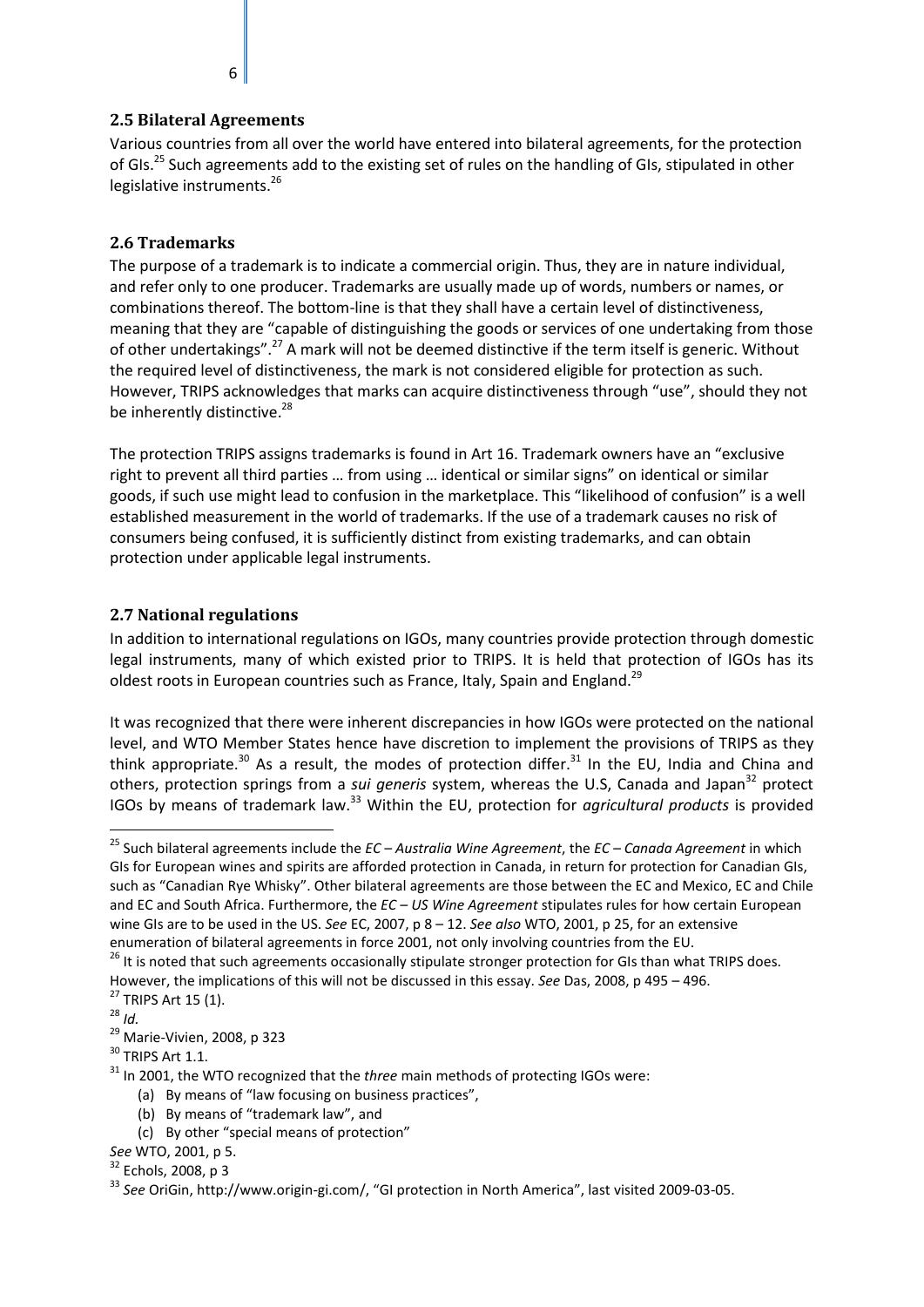through Regulation 510/2006, which is specifically dedicated to GIs.<sup>34</sup> Products that are "nonagricultural or industrial" fall outside of the scope of protection.<sup>35</sup>

In the U.S., the regular trademark doctrine provides protection for GIs through the notions "certification marks" and "collective marks".36 Unlike regular trademarks, certification marks and collective marks are not individual rights; any producer can, by adhering to certain rules and standards, use them. Such rules and standards, however, are imposed by the holder of the mark. There are few requirements as to what such standards for use actually have to entail, *i.e.,* there is no need to prescribe a certain *geographical origin* of the good for it to legitimately carry the mark. Hence, the rules governing the standards for legitimate use of the marks are much less strict than corresponding requirements under sui generis systems. $37$  As long as the goods are produced in conformity with certain specific methods of production and/or the producer is a member of a specific association, the marks in question can be used. $38$ 

# <span id="page-7-0"></span>**3. Different systems for protection of GIs**

#### <span id="page-7-1"></span>**3.1 Sui generis or trademark system?**

Whether one or the other system provides a better protection for GIs is debatable. Arguments are raised in both directions, and there seems to be no world-wide consensus on this issue.<sup>39</sup>

On the one hand, it might arguably be "smoother" to protect GIs using existing legislation, *e.g.* trademark law. By simply expanding the scope of protection afforded under its trademark law, a country can protect GIs instantly, since no legislative process is necessary. And if disputes arise between GIs (protected as certification or collective marks) and trademarks, they will be settled using principles of trademark law. Thus, a dispute settling system giving foreseeable outcomes is ensured.<sup>40</sup>

On the other hand, protection afforded GIs by a *sui generis* system is tailored specifically.41 EC Regulation 510/2006, which replaced Regulation 2081/92, is such a system. It protects GIs by using the notions of Protected Designation of Origin (*PDO*), Protected Geographical Indication (*PGI*). PDOs and PGIs need to be registered in order to be protected as GIs, but they cannot refer to wine or spirits.<sup>42</sup> Although defined slightly differently, both notions include specific requirements as to the geographical origin of the products. The link between the product and its origin is crucial, and it has been shown that 40% of the consumers in the EU "would pay a 10 percent premium for originguaranteed products".<sup>43</sup> The economic importance is clear, and becomes even clearer when assessed

 <sup>34</sup> This Regulation, however, does not provide protection for wines and spirits. *See* Regulation 510/2006, Art  $1(1).$ 

<sup>35</sup> Reg 510/2006 Art 1(1) mentions only "agricultural products". *See also* OriGIn, on Reg 510/2006, p 1, (available at:

http://origin.technomind.be/fileadmin/origin/PDFs/English/OriGIn\_publications/News/Note\_on\_GIs\_under\_th e\_modified\_EC\_Regulation.EN.pdf, last visited on 2009-03-05).

<sup>36</sup> Moschini *et al*., p 797.

 $37$  Hughes, 2006, p 309 – 310.

<sup>&</sup>lt;sup>38</sup> Das, 2008, p 473 - 474. *See also* Hughes, 2006, p 308 – 309.<br><sup>39</sup> WIPO, 2007, p 2.<br><sup>40</sup> WIPO, 2000, p 16

<sup>&</sup>lt;sup>41</sup> It is claimed that protection under a *sui generis* system is "stronger" than protection afforded by trademark systems. *See* Das, 2008, p 466.<br><sup>42</sup> Reg 510/2006 Art 5(1) and Art 1(1).

<sup>43</sup> Das, 2008, p 462.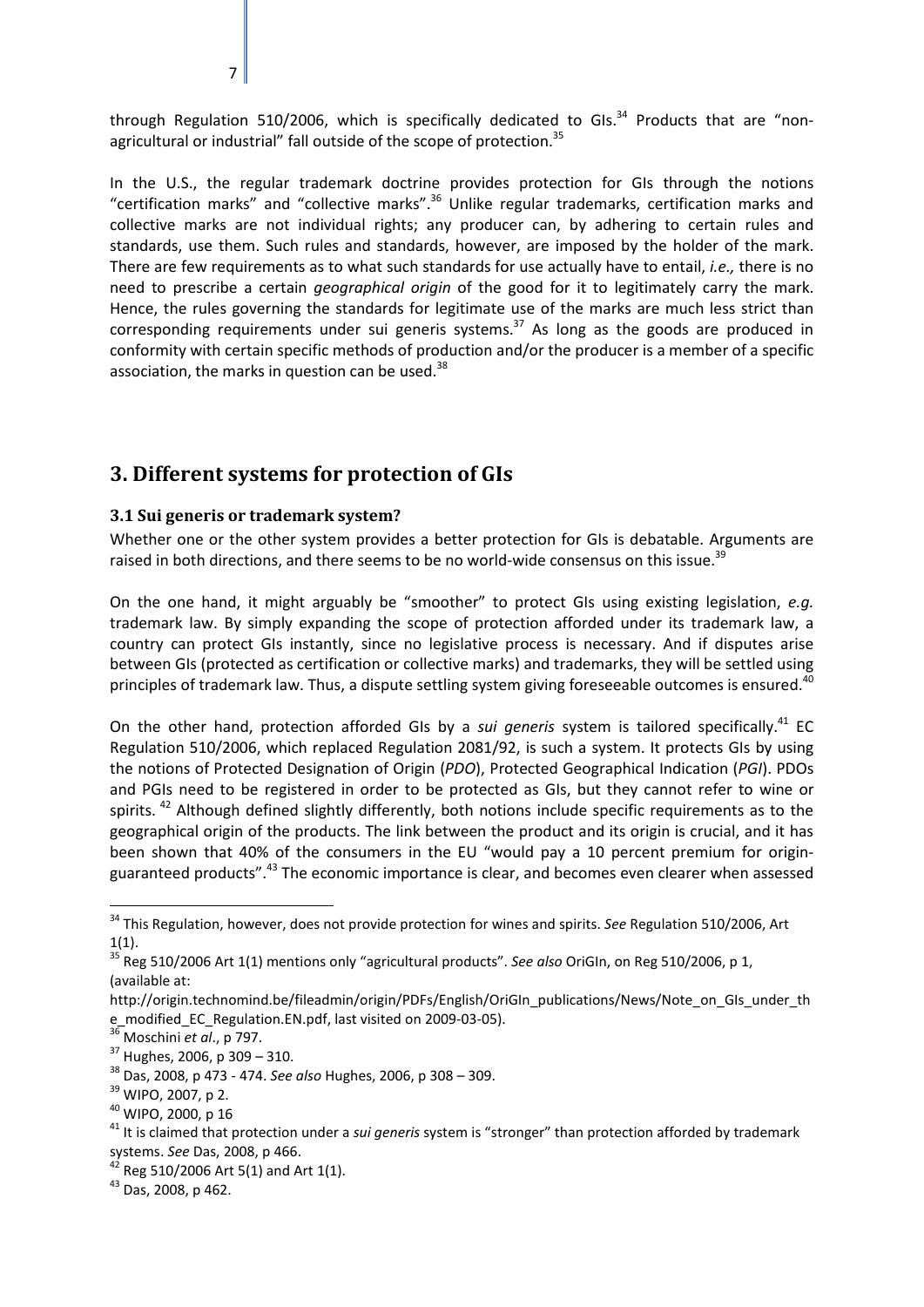on an individual level for certain products; "Toscano" oil yields a 20 per cent higher price after it became registered as GI.<sup>44</sup>

Countries choose to create either a specific system for GI protection (emphasizing the "collective" aspects of GIs), or utilize the "individual ownership approach" by awarding protection by means of trademark law.<sup>45</sup> Nevertheless, the rights related to GIs are collective and come to every producer of the designated goods within the designated geographical area. As such, the right to use the GI is not conveyed to producers outside the geographical area, nor can it be transferred to any such producer.46

#### <span id="page-8-0"></span>**3.2 Conflicts between GIs and trademarks**

GIs and trademarks represent different spheres of distinguishing marks, and the efforts to protect them sometimes create conflicts. Such conflicts arise, *i.a.*, between trademarks and protected GIs for identical/similar products, which contain the same sign. Determining who should have the right to use that sign as trademark or GI is difficult, but nevertheless important. The question whether exclusivity of a registered trademark trumps a later-in-time protected GI is also of great significance.<sup>47</sup> The conflicts that arise can be settled from either a trademark perspective or a GI perspective<sup>48</sup> and, depending on which perspective is used, conflicts will be dealt with differently. It is, in essence, a matter of either granting exclusive rights to either the trademark or the GI according to a "first-in-time, first-in-right" scheme, or granting the GI exclusive rights, without taking possible prior trademarks into account, or prescribing a co-existence of the trademark and the GI.<sup>49</sup>

TRIPS deals with these conflicts by prescribing that previously registered trademarks containing a protected GI can, under certain circumstances, be invalidated. Such circumstances include the situation when the use of a trademark "is of such a nature as to mislead the public" about the origin of the goods carrying it.<sup>50</sup> The burden of proof lay on the producer claiming that an illegitimate use of the GI is taking place. But if the GI relates to wine or spirits, no proof regarding risk of misleading is needed; the trademark shall be invalidated anyway.<sup>51 52</sup>Nonetheless, a trademark will prevail, even though it is "identical" or "similar" to the GI if it is registered or applied for in good faith, before a certain time, or if rights to it have been acquired through use. $53$ 

Moreover, Art 22 TRIPS allows for the use of a GI by producers from outside the designated geographical area, provided that such a use is accompanied by a corrective label. Such a label

<sup>&</sup>lt;sup>44</sup> EU, 2003, p 1.<br><sup>45</sup> Addor & Grazioli, 2002, p 869.

 $46$  Blakeney, 2001, p 632. Whereas a GI is a non-transferable right, a trademark – being an economic right – may be freely transferred. This is specifically pointed out in TRIPS Art 21.

<sup>47</sup> Such conflicts between two *trademarks* in the same relevant market are usually solved by virtue of the *priority* principle, which offers a "first-in-time, first-in-right" type of solution. The principles of *territoriality* and *specialty* can also result in that the trademarks are to coexist, instead of granting superior rights to either of them. *See* WIPO, 2000, p 4 (which refers to the Paris Convention Art 6*septies*), as well as p 14.<br><sup>48</sup> WIPO, 2000, p 15.

<sup>49</sup> For an introductory note to this debate, *see* Montén, 2006, p 328 – 331.

<sup>&</sup>lt;sup>50</sup> TRIPS Art 22(3). Invalidation follows either an "ex officio" procedure, or a request of an "interested party".<br><sup>51</sup> TRIPS Art 23(2). Invalidation follows either an "ex officio" procedure, or a request of an "interest

<sup>&</sup>lt;sup>52</sup> It shall also be noted that invalidation claims under Arts 22-23 must be made within a period of 5 years from that the use of the contested trademark became known in the country where the protected GI comes from, or from the date of the registration of the trademark in question, whichever is the earliest in time. *See* TRIPS Art 24(7).

<sup>&</sup>lt;sup>53</sup> TRIPS Art 24(5), which is also known as a grandfather clause. Blakeney describes this feature in TRIPS as a result of protection for GIs being an "innovation" in many countries, why, under certain circumstances, trademarks receive a further stretching protection. *See* Blakeney, 2001, p 641.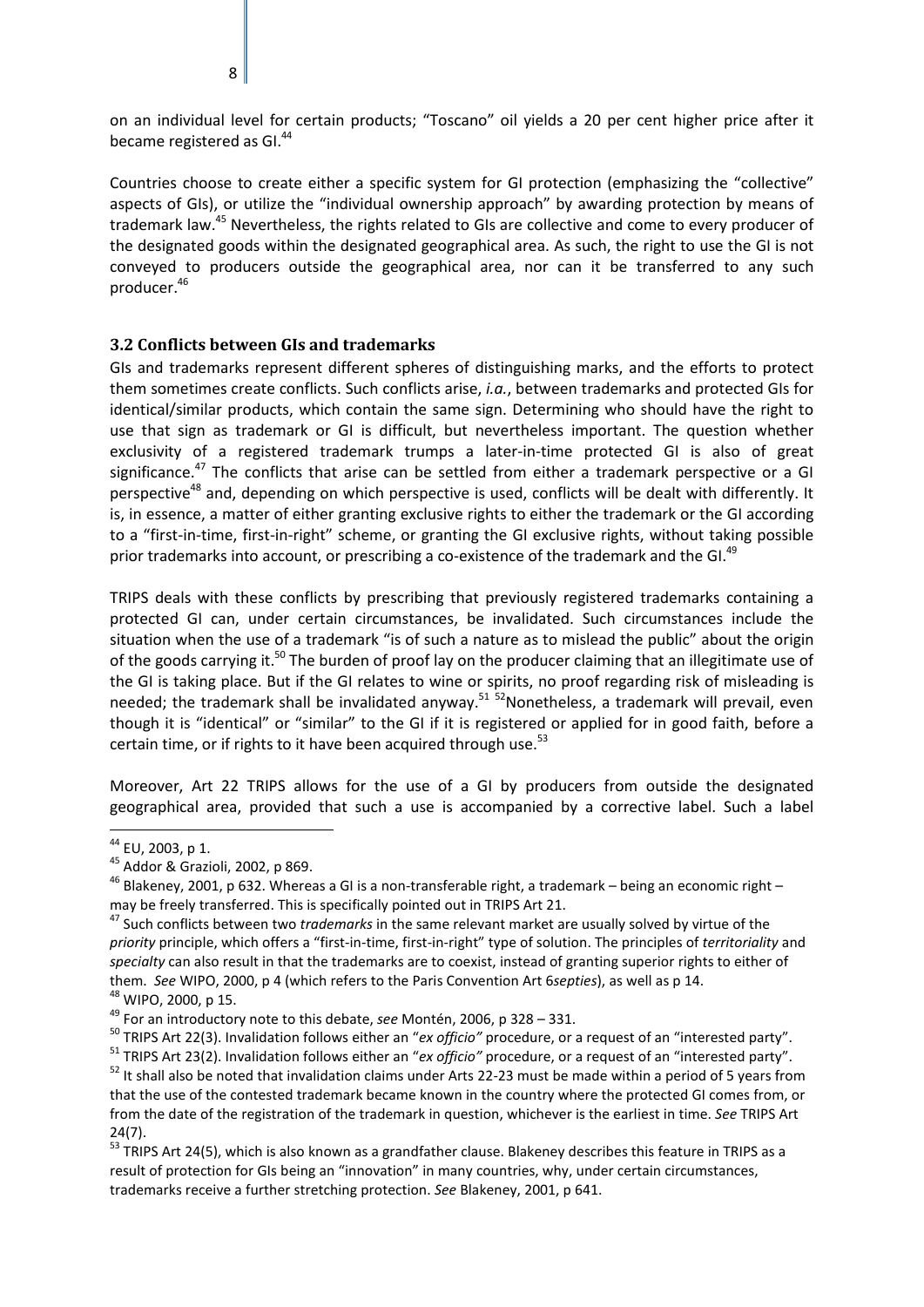discloses the true origin of the good, thus disclosing that it is another than what is actually indicated by the GI that the good carries. The position of TRIPS is that corrective labels prevent consumers from being misled about the actual origin of the good. By identifying the true origin, the GI can be legitimately used on the good, even though it originates from elsewhere. However, corrective labels cannot be used on wines or spirits, according to Art 23 TRIPS.<sup>54</sup> It is further noted that Reg 510/2006 proscribes the use of corrective labels – a prohibition which thus applies to corrective labels on agricultural products.<sup>55</sup>

Conflicts will at times also be settled in direct favor of the trademark. In practice, *Parma Ham* is a protected GI within the EU, but cannot be used as GI in Canada or Mexico. A prior Canadian trademark registration of the very same connotation renders such use impossible.<sup>56</sup> Typically, countries in support of more limited GI protection measures use trademark law as the vehicle for protection<sup>57</sup>, which involves a "first-in-time, first-in-right" resolution of conflicts. In such situations, producers of GI labeled goods will be denied the right to use that GI, as a direct result of the principle of priority.<sup>58</sup>

Furthermore, trademark law itself sometimes hinders producers of GI labeled goods to use the GI relating to the goods. Since GIs commonly entail geographical references, such as names of regions or cities, they cannot be registered under trademark law since such names are in nature descriptive.<sup>59</sup>

#### <span id="page-9-0"></span>**3.3 Trademark system supplementing GI protection**

Conflicts between trademarks and GIs usually result in either concept being prohibited to use the geographical denomination at issue. Nevertheless, there are situations where the two systems create synergies, rather than being adversarial.

Trademarks and GIs have important similarities, as well as differences. Both concepts enable producers to distinguish their products in the market, although GIs are used on a collective level rather than individual.<sup>60</sup> Producers may utilize both a trademark and a GI, as long as both are used legitimately. Hereby producers obtain a two-layer protection; one in their capacity of producers as such, and one for producing a certain good within a certain demarcated geographical area. In addition to the two-tiered protection, such combined use will provide consumers better information regarding both commercial and geographical origin of the good.

Being indicators of *source*, neither trademarks nor GIs may lack distinctiveness or be deceptive.<sup>61</sup> Generally, trademark law prevents marks containing a geographical reference from obtaining protection. Only if such a geographical source reference does not confuse the public as to the origin of the goods will it be allowed.<sup>62</sup> Thus, this restrictive feature of trademark law will help keeping the sphere of trademarks "clean" from GIs.

 <sup>54</sup> *See also* Rangnekar, 2004, p 13.

<sup>55</sup> Reg 510/2006 Art 13(b).

<sup>56</sup> EU, 2003, p 1. *See also* Babcock & Clemens, 2004, p 10 – 11.

<sup>57</sup> *See* above, section 2.5 for examples of where protection is granted through the use of trademark law.

<sup>58</sup> EC, 2007, p 14.

<sup>59</sup> EC, 2007, p 14.

 $60$  Trademarks are distinguishing as to commercial origin of the goods, whereas GIs connote certain qualities, characteristics or reputation of the good.

<sup>61</sup> WIPO, 2003*a*, p 12.

 $62$  WIPO, 2000, p 15. One example of a trademark that does not confuse the public as to the origin of the goods is "Antarctica" on bananas.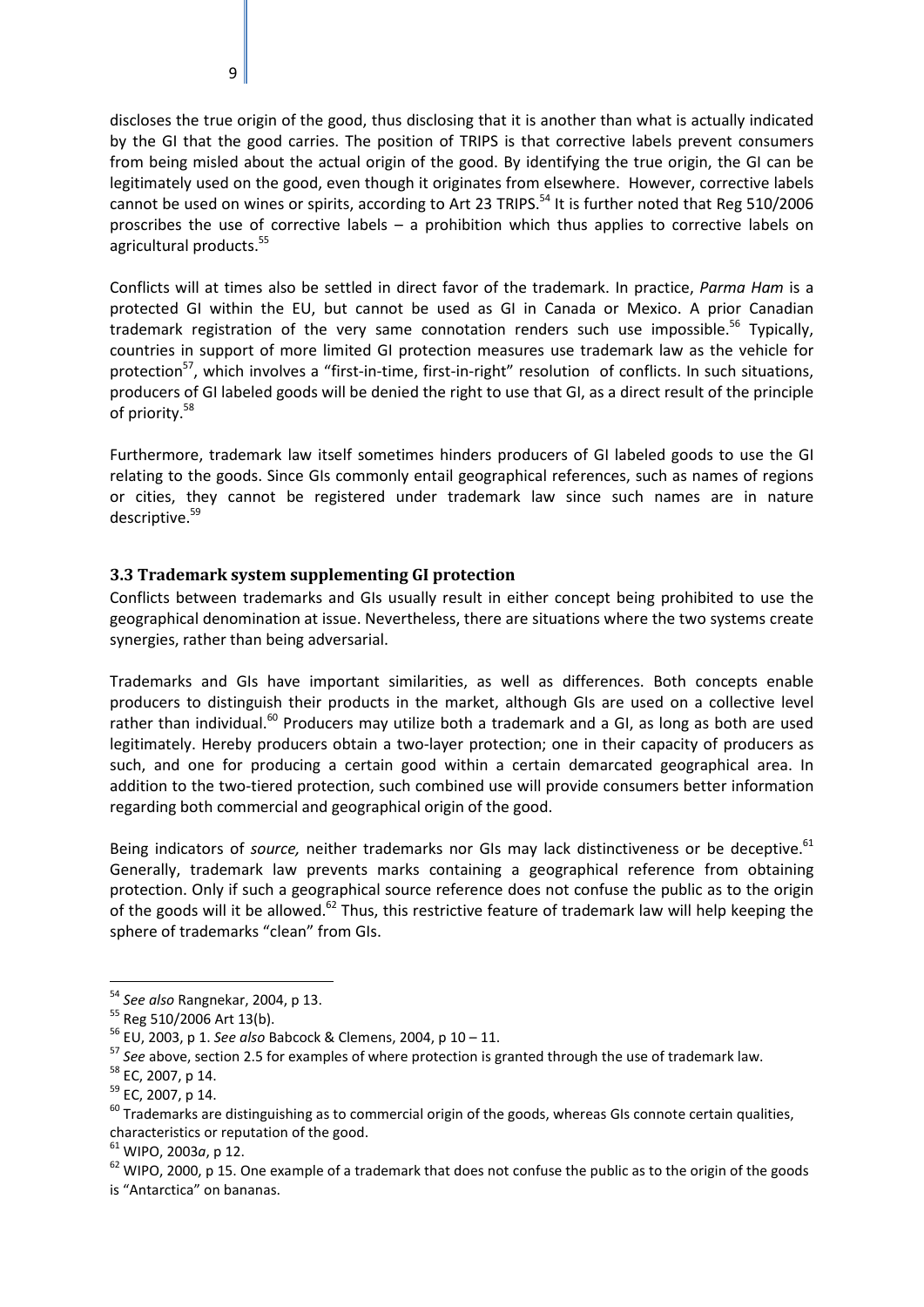Lastly, it is once again emphasized that when GIs are protected by means of trademark law (and more specifically, through the concepts of certification marks and collective marks), there are synergies between them, and potential conflicts will be easily settled. The applicable legal principles provided to resolve the dispute will be pointed out in the legislative document already, and a solution to the dispute will thus be swiftly obtained. $63$ 

#### <span id="page-10-0"></span>**3.4 Generalization of GIs and trademarks**

The protection of IPRs is based, *i.a.,* on the principles of territoriality and specialty. Hence, TRIPS clarifies that a GI may be protected in one country, and a generic term in another.  $64$ 

In the EU, terms that have once become generic may not be registered as GIs.<sup>65</sup> But at the same time, registered GIs cannot become generic.<sup>66</sup> This has important implications for producers outside the designated geographical area, since a registration renders it impossible for them to use the GI or even attack it on the grounds of being generic. Thus, when a GI disappears from the public domain due to registration under the EU rules, it will not return. To further increase the protection for GIs, the EU rules prohibit all use of corrective labels, irrespective of what type of goods they would be used on. $67$ 

The rules on generalization of GIs in Reg 510/2006 differ from those of TRIPS. According to TRIPS a GI can become generic. Art 24(9) gives that WTO Member States are not obligated to protect GIs which are not protected in their country of origin. International protection requires domestic protection, which itself requires that the sign is not generic.<sup>68</sup> One way, in which GIs risk becoming generic is through the use of corrective labels on GI labeled goods. By being used on goods originating elsewhere than the originally GI labeled goods, the GI itself becomes less and less powerful. When a GI has become generic, the exclusivity it once represented has vanished; it will no longer distinguish a certain origin of goods.<sup>69</sup> However, it shall be noted that every country assesses individually whether a GI is generic under its domestic standards.<sup>70</sup>

Unlike GIs protected in the EU, registered trademarks can become generic if the owner is incautious. In other words, a mere registration does not render trademarks indefinitely exclusive and protected. Rather, trademark owners must maintain the trademark's distinctiveness by consistently ascertaining consumers of its existence and uniqueness. Classic examples of trademarks that can freely be used today, and thus where the exclusiveness is gone, include *cellophane, escalator* and *linoleum*. <sup>71</sup> And in countries where GIs are protected by trademark law, it is plausible that GIs can become generic in a similar way that ordinary trademarks can.

 <sup>63</sup> Op. cit, p 16.

<sup>64</sup> TRIPS Art 24(6). *See also* WIPO, 2000, p 8

 $^{65}$  Reg 510/2006 Art 3(1).<br> $^{66}$  Reg 510/2006 Art 13(2).

<sup>66</sup> Reg 510/2006 Art 13(2). 67 Reg 510/2006 Art 13(1)(b). *See case* C-87/97, Consorzio per la Tutela del Formaggio Gorgonzola and Käserei Champignon Hofmeister GmbH & Co. KG, Eduard Bracharz GmbH, for further elaboration on corrective labels within the framework of community law.<br><sup>68</sup> It is plausible that countries are unwilling to declare their own GIs generic, especially since GIs often

represent great economic values.

 $^9$  Addor & Grazioli, 2002, p 881.

<sup>70</sup> Das, 2008, p 480.

<sup>&</sup>lt;sup>71</sup> http://en.wikipedia.org/wiki/List\_of\_generic\_and\_genericized\_trademarks, last visited on 2009-03-03.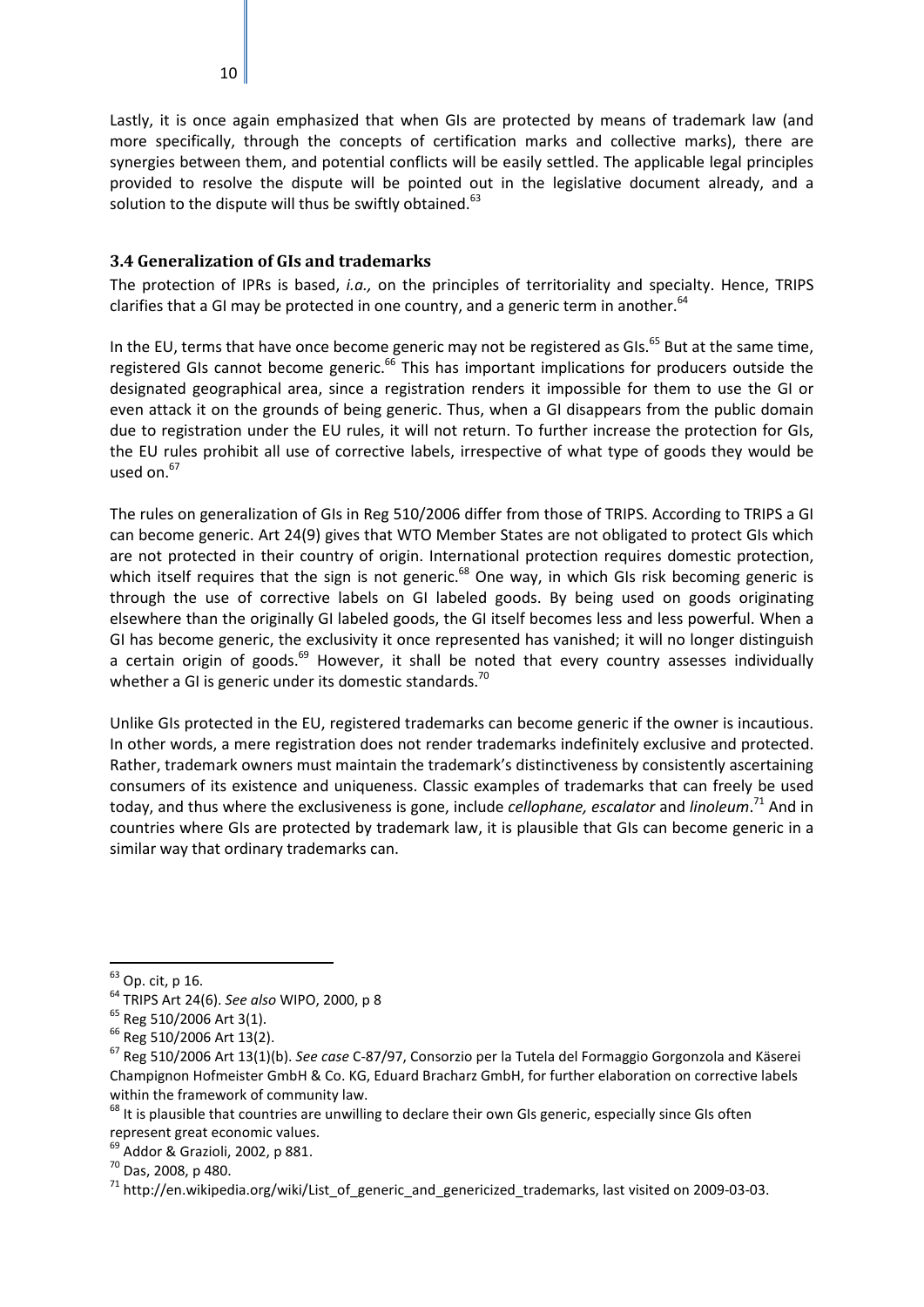# <span id="page-11-0"></span>**4. Do current rules efficiently protect and ensure the enforcement of GIs?**

#### <span id="page-11-1"></span>**4.1 Introduction**

11

Opinions vary regarding which regulatory system should govern GIs, and countries disagree on whether the current protection is efficient. This issue is hotly debated within the Doha Development Round.<sup>72</sup> On the one hand, the EU and WTO Member States in Africa and Asia advocate a strong, farreaching protection for GIs, and claim it should be even stronger than today.<sup>73</sup> On the other side of the debate, the US, Australia and countries in Latin America oppose this desire for strong(er) protection. The division is thus not of a North-South type, rather between emigrant-immigrant countries.74

#### <span id="page-11-2"></span>**4.2 Arguments of the different sides to the debate**

As a strong proponent for GI protection, the EU consistently strives to make the afforded protection even stronger than today. Therefore, it has proposed additional changes through which such improved protection for GIs would be achieved.

In short, the EU's proposal in the Doha Development Round entails requirements for the establishment of an international register for GIs relating to wines and spirits, as well as requirements of a broadened applicability of TRIPS Art 23, thus making it apply to *all* GI labeled goods.<sup>75</sup> In addition, the EU compiled a list of 41 GIs<sup>76</sup> which are deemed generic in countries outside the EU, and demanded that these be afforded the protection they should rightfully have.<sup>77</sup> The EU claims that these GIs are not generic.<sup>78</sup>

These changes would ensure that all GIs benefit from the more sophisticated and adequate protection which presently is only afforded wine and spirits. Thus all risk of consumer confusion would be eliminated, and producers would not be subject to unfair competition from producers using corrective labels. Eliminated possibilities to use corrective labels will, in addition, prevent unjustified free-riding of GI labeled goods. This is regarded as a goal in itself, and also makes it more unlikely that a GI becomes generic due to undue use.

 $72$  The Doha Development Round shall specifically address the issue of establishing a multilateral system for the notification and registration of GIs for wines and spirits, *see* paragraph 18 of the Ministerial Declaration of November 2001. The establishment of this system, and the expansion of the protection on TRIPS Art 23 to *all*  GIs are two controversial topics of debate under the Doha Mandate. *See* 

http://www.wto.org/english/tratop\_e/trips\_e/gi\_background\_e.htm, last visited 2009-03-06.

<sup>73</sup> It is held that the protection of GIs in TRIPS is mainly an accomplishment by European negotiators. *See*  Blakeney, 2001, p 630.

<sup>74</sup> Addor, 2005, p 2. *See*, for a more detailed enumeration, in particular footnotes 10 and 14. Some scholars refer to this division of countries as a split between "Old and New World countries". *See* Addor & Grazioli, 2002, p 883, and Evans & Blakeney, 2006, p 577 and p 611.

<sup>75</sup> *See* proposal TN/IP/W/11, available at

http://docsonline.wto.org/imrd/directdoc.asp?DDFDocuments/t/tn/ip/W11.doc, last visited 2009-03-03. For detailed information on submissions from individual Member States, *see*

http://www.wto.org/english/tratop\_e/trips\_e/gi1\_docs\_e.htm, last visited 2009-03-03.

<sup>76</sup> Well-known GIs as C*hampagne, Feta, Gorgonzola* and *Prosciutto di Parma* are all found on this list, as they are deemed generic terms in several countries outside the EU.

<sup>77</sup> Babcock & Clemens, 2004, p 7 – 8. For the detailed proposal, *see*

http://www.wto.org/english/tratop\_e/trips\_e/gi\_background\_e.htm, last visited 2009-03-06.

<sup>&</sup>lt;sup>78</sup> Hughes, 2006, p 323.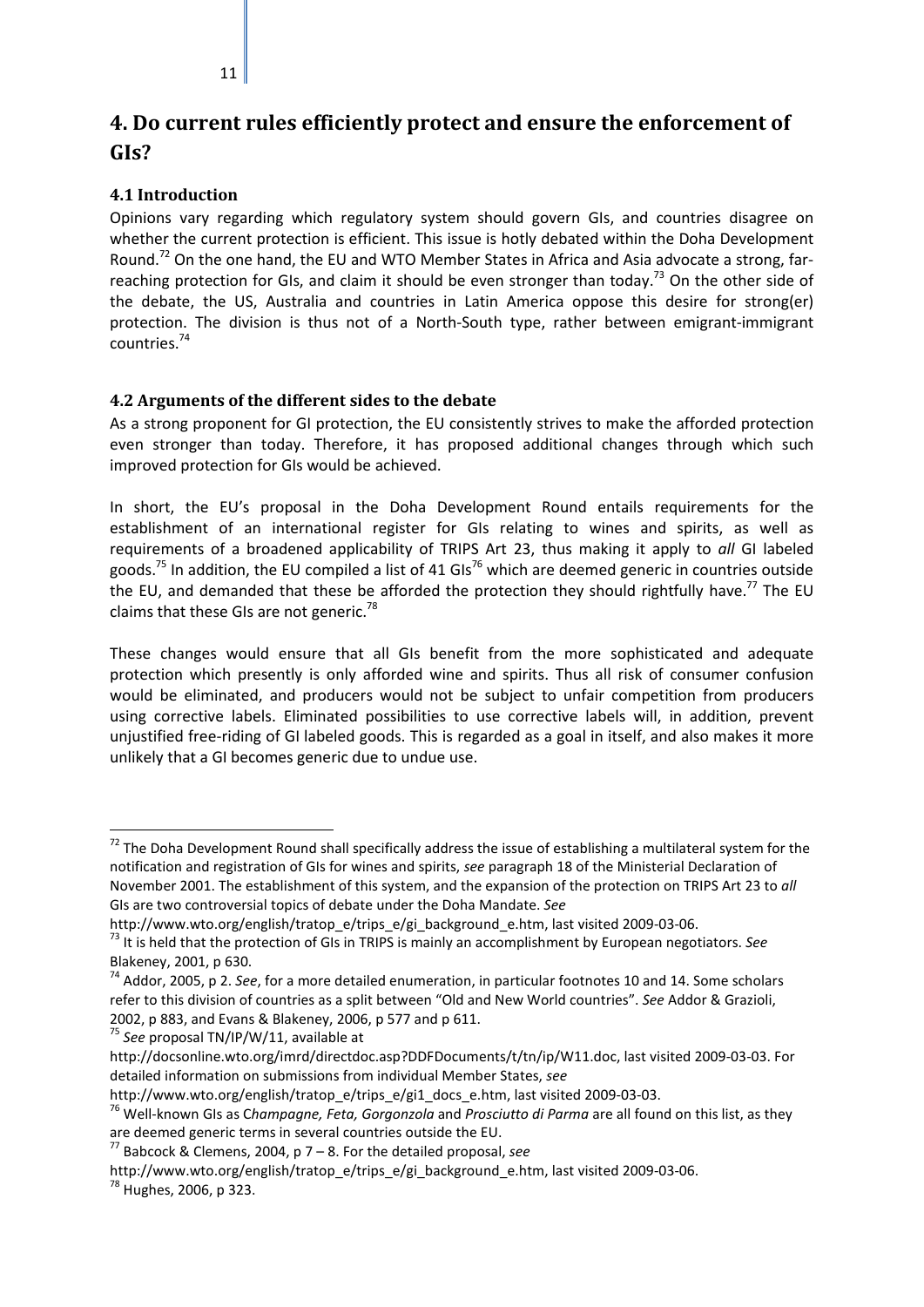The presently warranted freedom to use corrective labels (and thus an opportunity to free-ride) causes producers, whose goods are protected by TRIPS Art 22 only, to be discriminated.<sup>79</sup> Since "Geneva watch made in the United States" is an acceptable corrective label – whereas "Napa Valleytype Red Wine, produced in Argentina" is not – goods protected under TRIPS Art 22, and thus their producers are being discriminated.

In addition to preventing free-riding and generalization, an enhanced protection would benefit developing countries. Through stronger protection, goods from such countries would be granted the protection they need, in order to wrestle their way into consumer patterns in developed countries. Thus, for goods from developing countries, a widened applicability of TRIPS Art 23 and an international register for GIs is of vital importance.<sup>80</sup>

Other WTO Member States are reluctant to a stronger and extended protection. Viewing matters from another perspective, the US and other countries<sup>81</sup> oppose the changes aiming at extending the protection. Instead, these countries have put forward a "joint proposal"<sup>82</sup>, in which they propose a voluntary database for the registration of GIs.

The U.S. opposes an extended protection, as it is claimed that the success of its companies is jeopardized.<sup>83</sup> Furthermore, the U.S. argues that the desire to retrieve the 41 GIs is merely a way for the EU to convey a monopoly on groups of European producers. Monopolies should be avoided, being undesirable *per* se, and they would also, in this case, convey unjustified (higher) income on the to-be monopolists in the EU. $^{84}$ 

Furthermore, a successful "claw back" itself would mean that currently generic words have to be protected as GIs. This would force innumerable producers outside the EU to undertake costly rebranding measures. <sup>85</sup> Since the hitherto used GI no longer would be available to them, producers would have to come up with new ways of communicating their goods to consumers. Such rebranding, in addition to being costly, would plausibly cause much consumer confusion, leading to lower sales levels and reduced profit.<sup>86</sup> The impacts on the market would be even worse if TRIPS Art 23 is extended to cover all GIs, since this would prevent the (presently fair) use of corrective labels. $87$ 

#### <span id="page-12-0"></span>**4.3 Is the protection afforded efficient?**

The debate regarding GI protection is clearly divided between countries desiring an enhanced protection, and countries wishing to maintain status quo. Interestingly, proponents of enhanced protection often protect GIs via a sui generis system (*e.g.* the EU), while countries taking the more reluctant approach often provide protection through trademark law (*e.g.* the U.S.).

Thus, the question whether the current level of protection is efficient will, most certainly, be answered differently by the two sides. Countries that support an extension of the protection

<sup>&</sup>lt;sup>79</sup> Addor, 2005, p 1 – 2.<br><sup>80</sup> Fink & Smarzynska, 2002, p 410.<br><sup>81</sup> Among these countries are Canada, Japan, Korea, Mexico etc., *see* 

http://www.wto.org/english/tratop\_e/trips\_e/gi\_background\_e.htm, last visited 2009-03-06.

<sup>82</sup> *See* proposal TN/IP/W/10/Rev.2, available at

http://docsonline.wto.org/imrd/directdoc.asp?DDFDocuments/t/tn/ip/W10R2.doc, last visited 2009-03-03. 83 Babcock & Clemens, 2004, p 9. (Although only referring to US companies, the authors might be willing to apply this reasoning to "non-EU" companies in general.)

<sup>&</sup>lt;sup>84</sup> Hughes, 2006, p 305.

<sup>85</sup> Kerr, 2006, p 6.

<sup>86</sup> Babcock & Clemens, 2004, p 11.

<sup>87</sup> Hughes, 2006, p 351.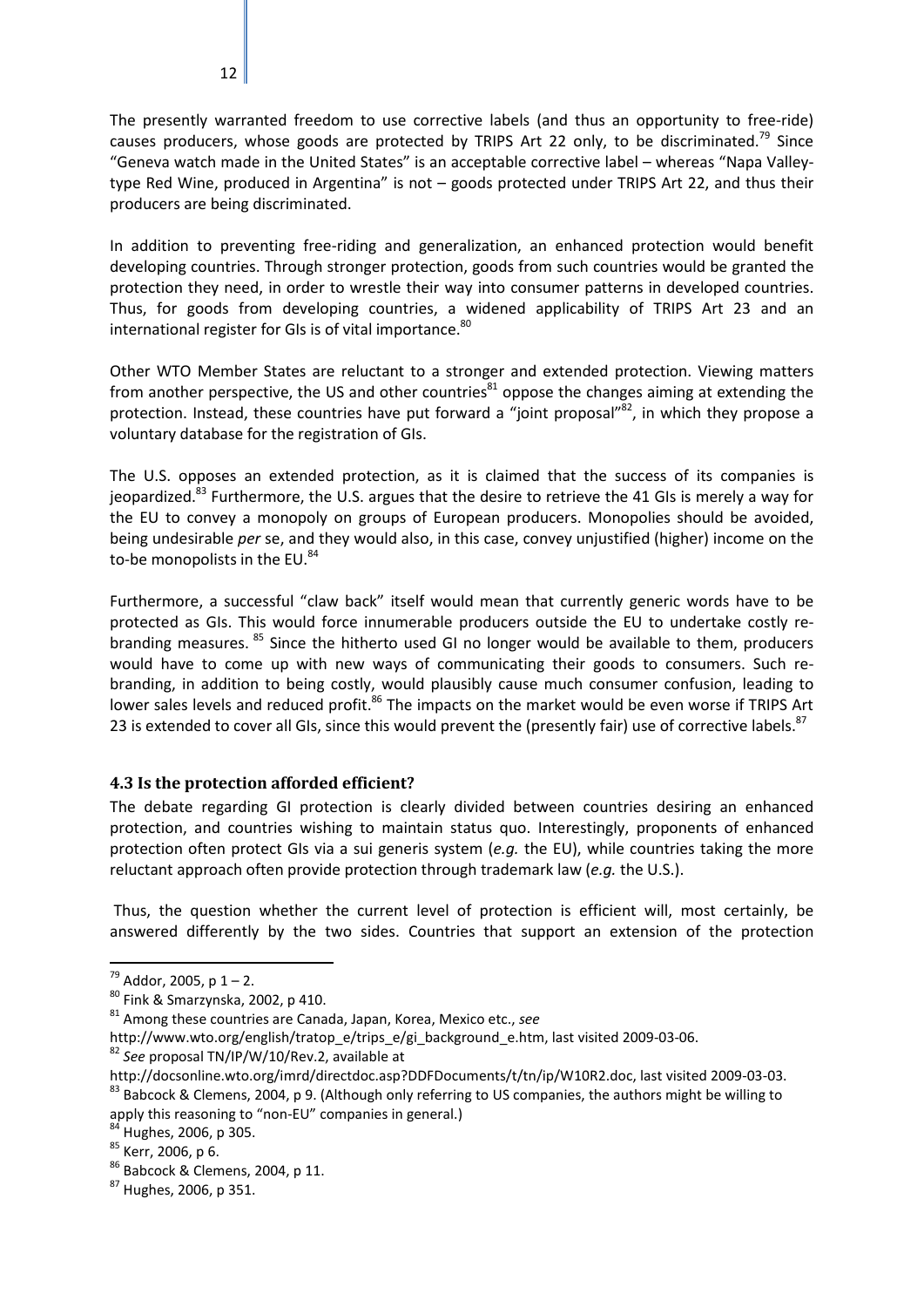evidently believe that maintaining status quo is unsatisfactory. This is the underlying reason for the proposal presented by the EU.<sup>88</sup> By extending the applicability of TRIPS Art 23, and ascertaining protection for the 41 GIs mentioned in the list, GI protection will be made more efficient. Conversely, negative externalities such as free-riding, generalization and lost profits are unopposed under the present system. Furthermore, an enhanced protection will facilitate for producers in developing countries to market their goods internationally, and this is true also for niche market producers in developed countries.<sup>89</sup> And by excluding free-riding possibilities, consumers will always be informed of the good's geographical and commercial origin. Hereby they will also know which qualities, characteristics or reputation it represents.<sup>90</sup>

On the other hand, arguments are raised *against* an extended protection. Clearly, countries representing this view consider the protection afforded by TRIPS and other existing international agreements to be sufficient. Therefore, producers of GI labeled goods are adequately enabled to benefit from the protection *as it is*, why an enhancement of it is undesirable. Furthermore, it is invoked that the GIs that the EU wants to retrieve are generic, and should therefore not be protected. If the "claw back" initiative is successful a vast array of producers will suffer huge costs for re-branding expenses, and re-branding itself creates consumer confusion.<sup>91</sup> Finally, such an enhanced protection would benefit producers in the EU more than producers in other countries, and would in itself entail a barrier to trade.<sup>92</sup>

The question whether the present protection for GIs is efficient is not easily answered; persuasive arguments can be found for either standpoint. However, developing countries show increased support for an enhanced protection, realizing that, for them, economic benefits are likely to follow from a stronger protection.<sup>93</sup> Furthermore, GIs are to a significant extent protected also by bilateral trade agreements. The support developing countries show for the EU's position, and the fragmented legal situation on GI protection indicate that the protection as such could probably be made more efficient.

# <span id="page-13-0"></span>**5. GIs and Trademarks – synergies, conflicts and future development**

GIs and trademarks are different IPRs, and cause both synergies and conflicts in international trade. The former is based on the collective, whereas the latter is individual. But in important respects, they also serve the same purposes – identifying to consumers the origin of the goods, and providing exclusivity for producers. This will be of great value also in the future. By constituting exclusivity rights, they prevent non-privileged producers from unfairly using the GI or trademark to the detriment of the rightholders.

Consumers today want to know the commercial and geographical origin of goods, in order to make informed purchasing decisions. A desire to buy goods of certain features has lead to a clear tendency among consumers to buy food and other good of particular origin.<sup>94</sup> GIs function as guarantees for

 <sup>88</sup> *Supra,* footnote 75.

<sup>&</sup>lt;sup>89</sup> Blakeney, 2001, p 652.<br><sup>90</sup> *See* Addor & Grazioli, 2002, p 882 – 883.<br><sup>91</sup> Montén, 2006, p 332 and p 336 – 339.<br><sup>92</sup> Addor & Grazioli, 2002, p 885.

<sup>93</sup> Calboli, 2006, p 195.

<sup>&</sup>lt;sup>94</sup> A contemporary example of these tendencies from Sweden is the advertisement for "Norsk torsk", which means "Norwegian Salmon". Hence, consumers are concisely informed of the salmon's origin, and thus able to make an informed purchasing decision.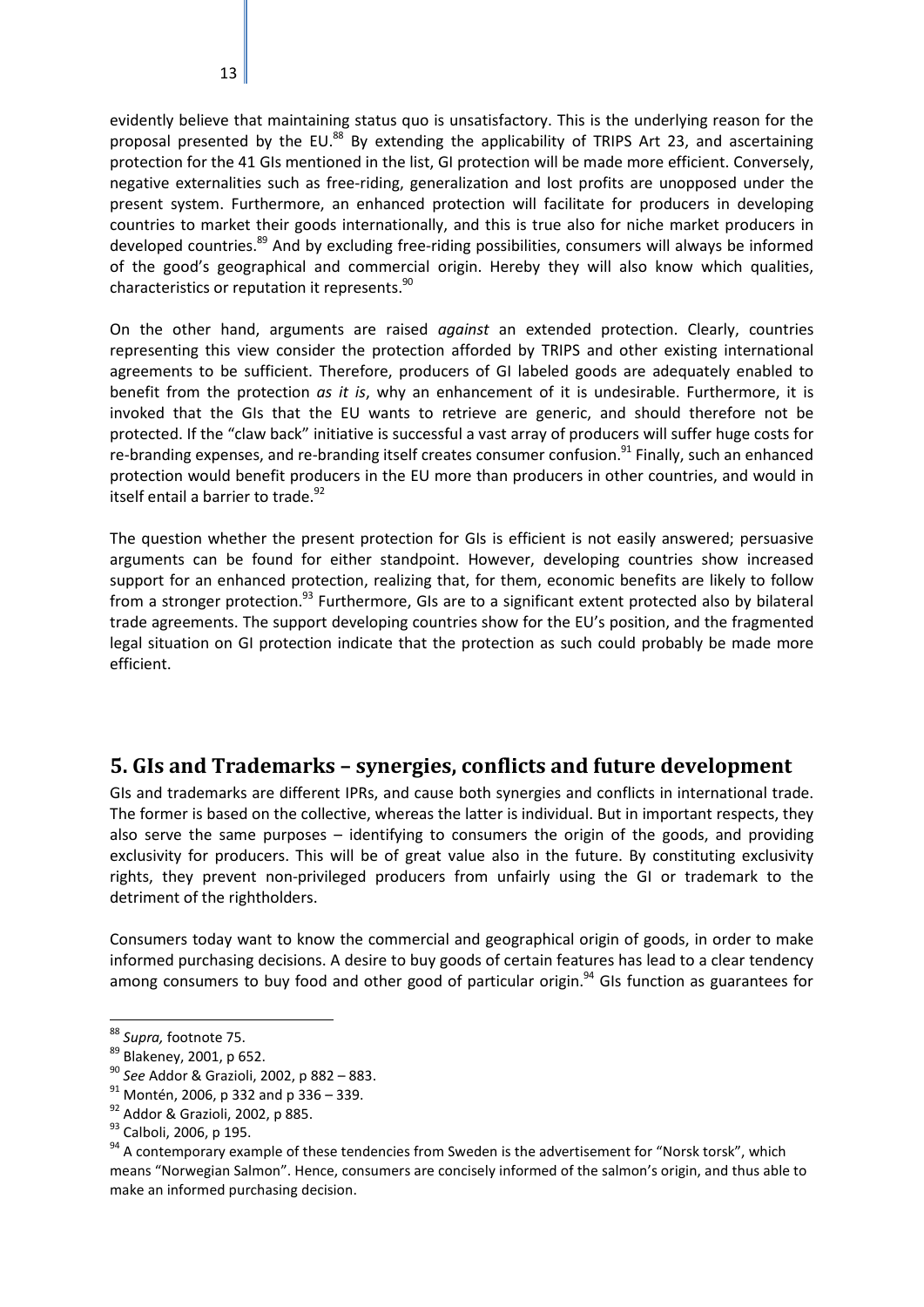such desired features. In a future where consumers demand greater certainty of the origin of foodstuff and other goods, GIs will be indispensable.

However, in order for GIs to play this role in the international marketplace, the protection for them must, de jure condendo, be transparent, reliable, efficient and clear-cut. Therefore, an international system for their registration is desirable.<sup>95</sup> An extended applicability of TRIPS Art 23 would enable producers to invest time, effort and money in actions for the monitoring of their rights. Thus, consumers' desires for high-quality goods could be even better ensured.

Many countries seem to believe that the protection for GIs can be made more efficient, and the arguments on how to realize such desires have been presented above. In order to obtain a solution regarding GI protection that is acceptable for all parties, and thus sustainable, negotiations must take place on the multilateral level. Therefore it is important that the Doha Round is successfully concluded. The advantages of GIs will not be obtained unless a globally agreed, efficient and accepted scheme of protection is ensured.

 <sup>95</sup> Such a register would be even more beneficial, if it applied to *all* GIs, not only wines and spirits.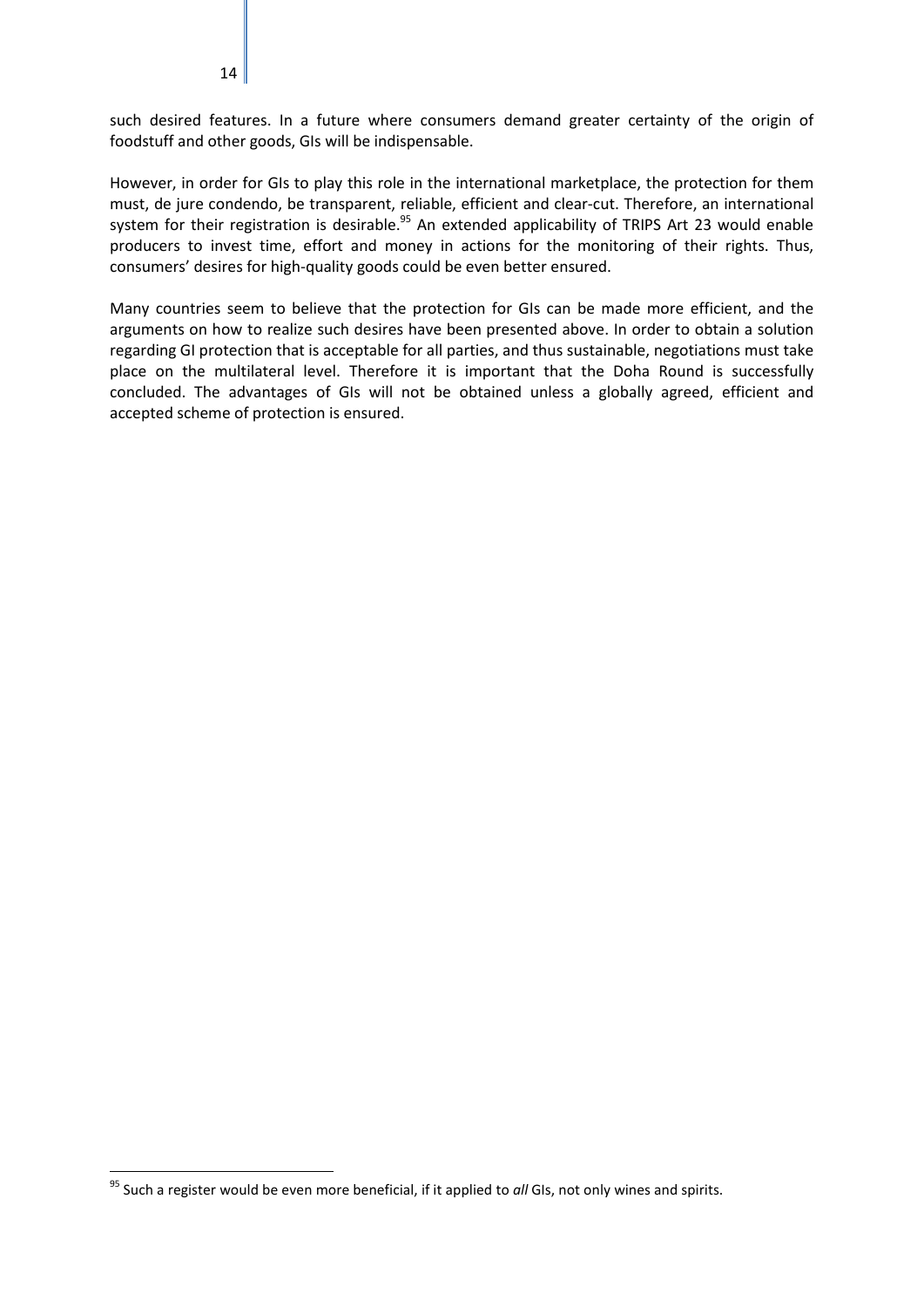### <span id="page-15-0"></span>**References**

#### *Articles & Publications*

Addor, Felix, *The Way Ahead – What Future for Geographical Indications? Extension of the more effective protection of Article 23 of the TRIPS Agreement to all products*, Worldwide Symposium on Geographical Indications, Italy, 2005 (Addor, 2005)

Addor, Felix, and Alexandra Grazioli, *Geographical Indications beyond Wines and Spirits: A Roadmap for a Better Protection for Geographical Indications in the WTO/TRIPS Agreement, The Journal of* World Intellectual Property, Vol. 5 No. 6, p 865 – 898, 2002, (Addor & Grazioli, 2002)

Babcock, Bruce A, and Roxanne Clemens, *Geographical Indications and Property Rights: Protecting Value-Added Agricultural Products*, MATRIC Briefing Paper 04-MBP 7, 2004, (Babcock & Clemens, 2004)

Blakeney, Michael, *Proposals for the International Regulation of Geographical Indications,* The Journal of World Intellectual Property, Vol. 4 No. 5, p 629 – 652, 2001, (Blakeney, 2001)

Calboli, Irene, *Expanding the Protection of Geographical Indications of Origin under TRIPS: Old Debate or New Opportunity,* Marquette University Law School Legal Studies Research Paper Series, Research Paper No. 06-19, 2006, (Calboli, 2006)

Correa, Carlos M, *Protection of Geographical Indications in CARICOM Countries*, Caribbean Negotiating Machinery Technical Papers, 2002, (Correa, 2002)

Das, Kasturi, *Select Issues and Debates around Geographical Indications with Particular Reference to India*, Journal of World Trade 42(3), p 461 – 507, 2008 (Das, 2008)

Echols, Marsha A, *Geographical Indications for Food Products – International Legal and Regulatory Perspectives,* Wolters Kluwer Law & Business, 2008, (Echols, 2008)

Evans, G.E., and Michael Blakeney, *The Protection of Geographical Indications after Doha: Quo Vadis?*, Journal of International Economic Law, Vol. 9 No. 3, p 575 – 614, 2006, (Evans & Blakeney, 2006)

EU Background Note 01/04, *Why Do Geographical Indications Matter to Us?*, Brussels, 30 July 2003, (EU, 2003)

European Commission, *Geographical indications and TRIPs: 10 Years Later… A roadmap for EU GI holders to get protection in other WTO Members,* O'Connor and Company, 2007, (EC, 2007)

Fink, Carsten, and Beata K. Smarzynska, *Trademarks, Geographical Indications, and Developing Countries,* Development, Trade, and the WTO – A Handbook, The International Bank for Reconstruction and Development / The World Bank, 2002, (Fink & Smarzynska, 2002)

Hughes, Justin, *Champagne, Feta, and Bourbon - the Spirited Debate About Geographical Indications,*  Hastings Law Journal, Vol. 58, p. 299, 2006; Cardozo Legal Studies Research Paper No. 168*,* (Hughes, 2006)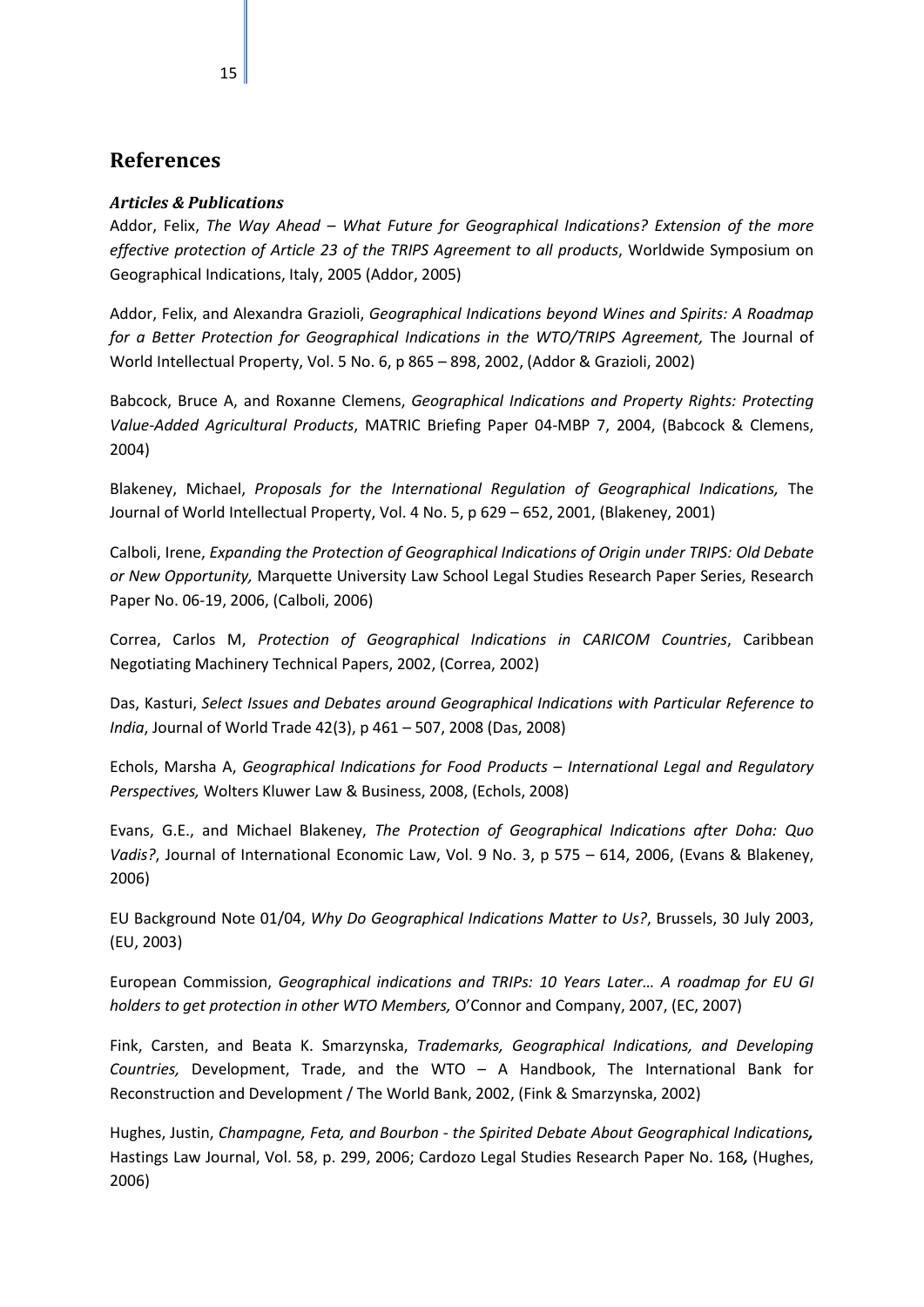Kerr, William, *Enjoying a Good Port with a Clear Conscience: Geographic Indicators, Rent Seeking and Development*, The Estey Centre Journal of International Law and Trade Policy, Vol. 7 No. 1, p 1 – 14, 2006, (Kerr, 2006)

Marie-Vivien, Delphine, *From Plant Variety Definition to Geographical Indication Protection: A Search for the Link Between Basmati Rice and India/Pakistan*, The Journal of World Intellectual Property, Vol. 11 No. 4, p 321 – 344, 2008, (Marie-Vivien, 2008)

Montén, Lina, *Geographical Indications of Origin: Should They Be Protected and Why? – An Analysis of the Issue From the U.S. and EU Perspectives*, Santa Clara Computer and High-Technology Law Journal, Vol. 22, p 315 – 349, 2006, (Montén, 2006)

Moschini, Giancarlo, Menapace, Luisa, and Daniel Pick, *Geographical Indications and the Competitive Provision of Quality in Agricultural Markets,* American Journal of Agricultural Economics, Vol. 90 No. 3, p 794 – 812, 2008, (Moschini *et al.*2008)

Organisation for an International Geographical Indications Network, *New Regulation on the European protection system of geographical indications: What does it mean for Geographical Indications producers?*, (OriGIn, on Reg 510/2006)

Rangnekar, Dwijen, *Demanding Stronger Protection for Geographical Indications: The Relationship between Local Knowledge, Information and Reputation*, UNU-INTECH Discussion Papers, United Nations University, Institute for New Technologies, 2004, (Rangnekar, 2004)

Rangnekar, Dwijen, *Geographical Indications: A Review of Proposals at the TRIPS Council*, UNCTAD/ICTSD Capacity Building Project on Intellectual Property Rights and Sustainable Development, 2002, (Rangnekar, 2002)

World Intellectual Property Organization, *Economic Importance of Trademarks and Geographical Indications and Their use in Commerce*, International Bureau of WIPO, WIPO/TM/BEY/03/3, 2003, (WIPO, 2003*a*)

World Intellectual Property Organization, *International Framework for the Protection of Trademarks and Geographical Indications*, International Bureau of WIPO, WIPO/TM/BEY/03/1, 2003, (WIPO, 2003*b*)

World Intellectual Property Organization, *Possible Solutions for Conflicts between Trademarks and Geographical Indications and for Conflicts between Homonymous Geographical Indications*, Standing Committee on the Law of Trademarks, Industrial Design and Geographical Indications, SCT/5/3, 2000 (WIPO, 2000)

World Intellectual Property Organization, *WIPO Intellectual Property Handbook: Policy, Law and Use*, WIPO Publication No.489 (E), 2004, (WIPO, 2004)

World Intellectual Property Organization, *From Darjeeling to Doha*, WIPO Magazine, 2007, (WIPO, 2007)